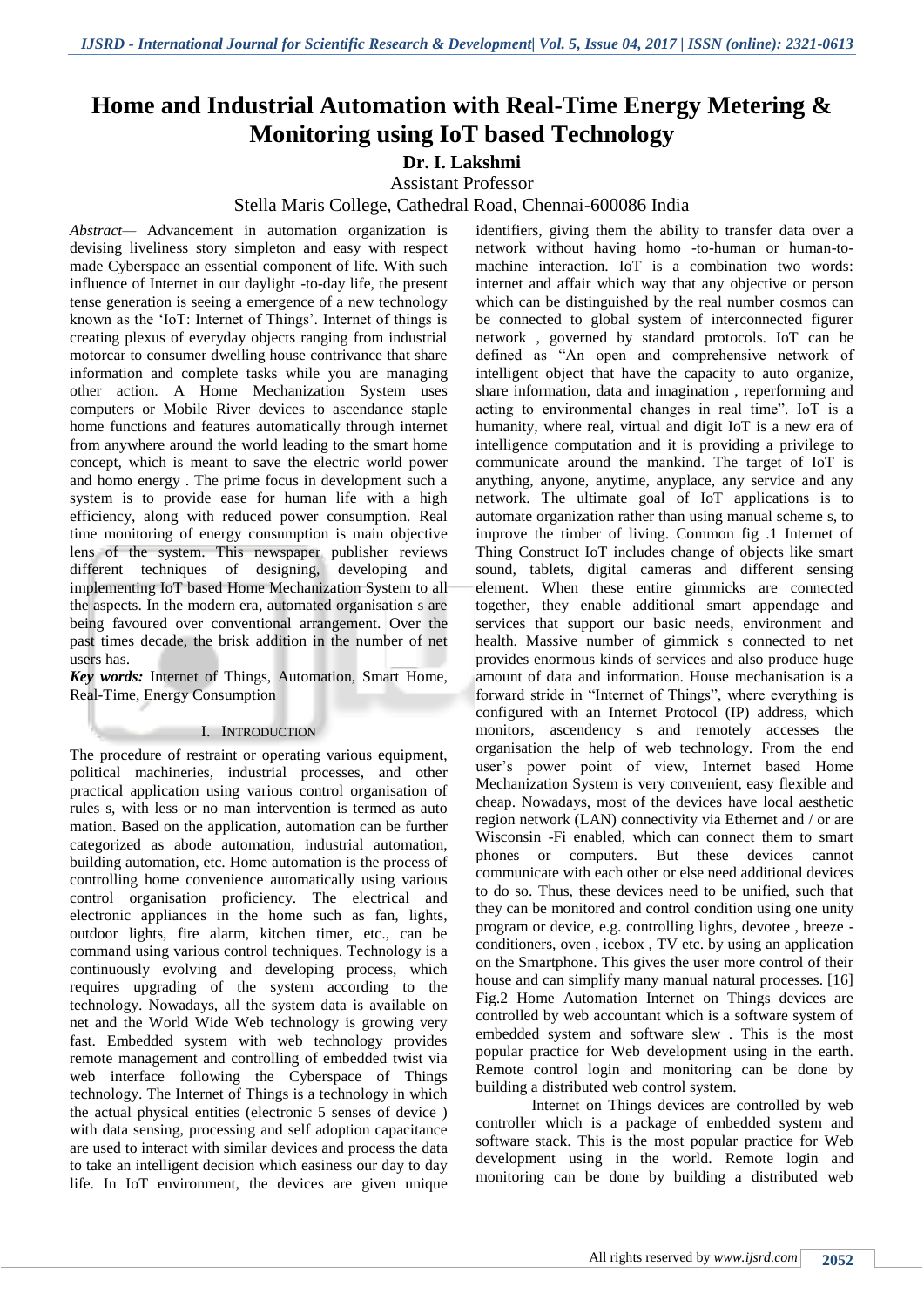control system with the help of a web application instead of using big servers systems for managing and handling data. This kind of Web control system with IoT has characteristics of (1) Energy Conservation, (2) Comfort, and (3) Efficiency. Our objective is to apply the web control system to the web of things, so that people can remotely access the application from anywhere with the help of internet facility.



Fig. 2: Home Automation

#### II. LITERATURE REVIEW

The Internet of Things (IoT) is the interconnection of uniquely identifiable embedded computing devices within the existing Internet framework. Typically, IoT is expected to offer advanced connectivity of devices and systems, and services that goes beyond M2M i.e. machine-to-machine communications and covers a variety of protocols, various domains, and applications. The interconnection of all these embedded devices which also includes smart objects, is expected to lead in automation in nearly all fields enabling advanced applications like a Smart Grid. According to ABI Research, there will be nearly 26 billion devices on the Internet of Things by 2020. ABI Research has estimated that more than 30 billion devices will be wirelessly connected to the Internet of Things by 2020.According to the recent survey and study done by Pew Research Internet Project, a huge majority of the technology experts and engaged Internet users who responded 83 percent agreed with the conception that the Internet of Things, embedded, wearable computing will have widespread and beneficial effects by

2025.It is clear that the IoT will consist of a very large number of devices being connected to the Internet. [15]

The Internet of Things (loT) refers to uniquely recognizable objects and their virtual representations in an Internet-like structure. Internet of Things refer to day-to-day objects, which are understandable, distinguishable, locatable, addressable, and or controllable via the Internet using RFID, wireless LAN, wide-area network, or other means. These objects include not only the day to day usable electronic devices or the products of higher technological development such as vehicles and equipment, but also include various things like food, clothing, shelter; materials, their parts, and sub-assemblies; commodities and luxury items; boundaries, landmarks, and monuments; and all the miscellany of commerce and culture. Ubiquitous computing refers to a new genre of computing in which the computer completely permeates the life of the user. Internet of Things (IoT) will comprise of billions of devices that can sense, communicate, calculate and potentially actuate. Data streams coming from these devices will challenge the traditional approaches to data management and contribute to the emerging paradigm of Big Data. IoT has burst onto the stage, interconnecting everyday objects over the Internet, which acts as everlasting sources of information. The term "Internet of Things" was first coined by Kevin Ashton, a British entrepreneur in 1999 while working at Auto- ID Labs (originally called Auto-ID centers, referring to a global network of objects connected to radio-frequency identification or RFID). Typically, IoT is expected to offer advanced connectivity of devices, systems, and services that goes beyond M2M communications and covers a variety of protocols, domains, and applications. Several researches have been previously done in this domain. Sriskanthan N. and Karand T. have presented an application of Bluetooth Technology for Home Automation. The Bluetooth technology which emerged in late 1990's is used for implementing the wireless home automation system. Various appliances such as air conditioners, home theatres, cellular phones etc., are interconnected, thus creating a Personal Area Network in Home Environment. Communication between several client modules and host server takes place through Bluetooth module. A Home Automation Protocol has been developed to enhance communication between host server and client modules. The system also allows integration or removal of devices to the network which makes the system scalable. The wireless system aims at reducing the cost of Home Automation. But, system does not use trending mobile technology. [1]

Buhur U. and Alkar A. have developed an internet based wireless home automation system for multifunctional devices. A flexible, low cost, wireless solution to the home automation is introduced. The transformation of the initial simple functionality control mechanism of devices to more complex devices has been discussed. The home appliances are connected through a server to a central node. The system is secured from meters in a concrete building.[2]

Mohd Ramli and Mohd Wahab developed a prototype electrical device control system using Web. They have developed a web based controller, for controlling electrical devices. Whenever the condition of server is down they also set their server with auto restart. The system does not use mobile technology. Being a web based system; this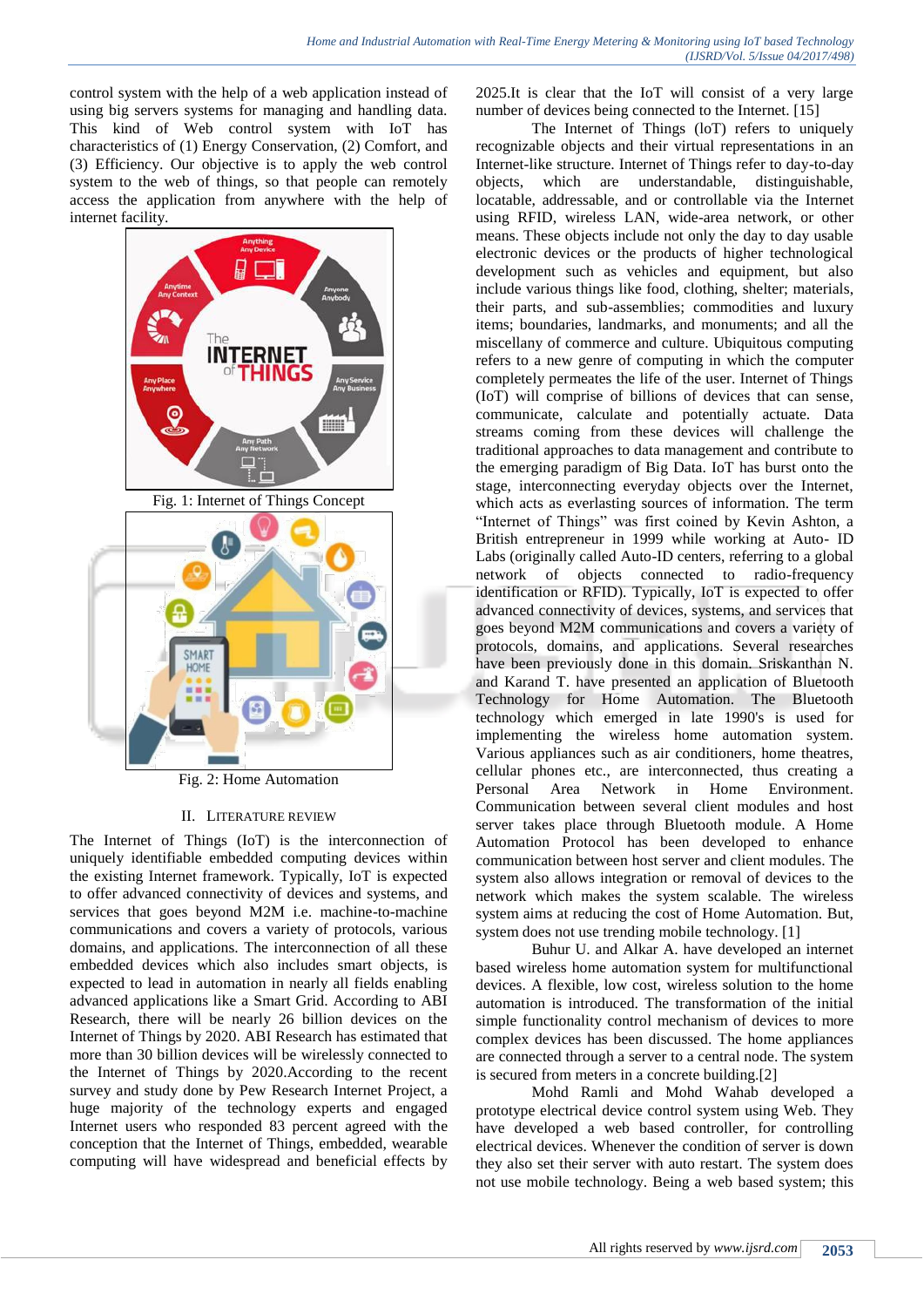application is less effective since the use of headphones and Smart phones is increasing rapidly.[3]

Hasan B. and Serkan I. have designed and implemented a telephone and PIC remote controlled device for controlling the home electrical devices. In this Pin check algorithm has been introduced where it was with cable network and not wireless communication. The system ensures safety as it cannot be used by unauthorized users as the system uses Pin-check system. The architecture is very complex, but it gives an idea of remote handling of home automation system.[4]

Hoque S. E., Akbar M. M., Sohan S., and Naim I. presented a GSM based communication and control for home appliances. Different AT commands are sent to the Home Mobile for controlling different appliances. The drawback of this system is that a Graphical User Interface (GUI) is not provided to the user. Different AT commands have to be remembered by the users to control the connected devices. Also, the system supports Java enabled mobile phones. The system thus becomes less functional as now-adays the use of Java enables phones are reducing and the use of Android phones are increasing tremendously.[5]

Rana J. R. and Pawar S. N. have implemented a Zigbee based home automation system. Zigbee is a highlevel communication protocol used to create personal area network. It supports any kind of micro-controller. The system eliminates the complications of wiring. Considerable amount of power saving is also possible. Operating range is more than Bluetooth. But the system does not allow remote monitoring and controlling of appliances.[6]

Piyare R. and Tazil M. have presented design and implementation of a low cost, flexible and wireless solution to the home automation. The system uses Bluetooth technology where cell phone is used for interaction between the host server and the client modules. This system can be used by any appliances that require On-off switching applications without any internet connection. The drawback of this system was that the wireless communication system was found to be limited to a range less than 50m in a concreted building and maximum of 100m range in an open range. The system supported only the symbian OS cell phones.[7]

Jadhav A., Anand S., Dhangare N., and Wagh K. S. developed a system which uses operating systems for implementation of the Home Automation System. An XML document is created and placed over the server, which can be used by any other mobile device without any platform issue. The layout of the screen is controlled by a common XML format. Downloading of XML file from the server and its parsing needs to be coded on every platform. As the design part is coded only once, a lot of coding effort is reduced. The same file is used by every other platform. The main objective of the paper was to develop a system without operating system platform limitations for Universal Mobile Applications.[8]

Javale D. and Nandanwar S. have used Android ADK for implementing a home automation and security system. In this system, the devices are connected to a Bluetooth sub controller physically. It does not require internet connectivity. Smart phone is used to access and control the devices using built-in Bluetooth connectivity. Communication is established between android mobile

device and the ADK. However, the system restricts mobility and can only be controlled within the specified boundary due to limited range of operation up to 100 m. Thus, the system does not support remote monitoring and controlling of appliances.<sup>[9]</sup>

Syed Anwaarullah presents the design and implementation of a low cost, compact and secure Android smart phone based home automation system. A single chip microcontroller real time operating system is integrated to the system, to improve the responsiveness of the system and make it more dynamic. The system uses Bluetooth technology. The Bluetooth module that is used is based on the Bluetooth V2.0 protocol and has a range of 10m operating at frequency of 2.4GHz with a maximum data exchange rate of 2.1Mbps. Similar to most of the existing systems, this system also does not support remote monitoring and controlling of devices.[10]

Sirsath N. S, Dhole P. S, Mohire N. P, Naik S. C and Ratnaparkhi N.S developed a Home Automation system that employs the integration of multi-touch mobile devices, cloud networking, wireless communication, and power-line communication to provide the user with remote control of various lights and appliances within their home. This system uses a consolidation of a mobile phone application, handheld wireless remote, and PC based program to provide a means of user interface to the consumer.[11]

Basil Hamed designed and implemented a control and monitor system for smart house. Smart house system consists of many systems that controlled by LabVIEW software as the main controlling system in this paper. Also, the smart house system was supported by remote control system as a sub controlling system. The system is also connected to the internet to monitor and control the house equipment"s from anywhere in the world using LabVIEW. [12]

Basma M. Mohd, Sherine M., Abd El-kader and Fakhreldin M. A. proposed a new design for the smart home using the wireless sensor network and the biometric technologies. The proposed system employs the biometric in the authentication for home entrance which enhances home security as well as easiness of home entering process. The structure of the system is described and the incorporated communications are analyzed, also estimation for the whole system cost is given which is something lacking in a lot of other smart home designs offers. WB-SH is designed to be capable of incorporating in a building automation system and it can be applied to offices, clinics, and other places. The paper ends with an imagination for the future of the smart home when employs the biometric technology in a larger and more comprehensive form. The paper ends with an imagination for the future of the smart home when employs the biometric technology in a larger and more comprehensive form.[13]

Delgado A. R, Picking R. and Grout V. in their paper, describe an investigation into the potential for remote controlled operation of home automation systems. It considers problems with their implementation, discusses possible solutions through various network technologies and indicates how to optimize the use of such systems. The home is a heterogeneous and distributed computing environment which certainly requires a careful study before developing any suitable Home Automation System (HAS)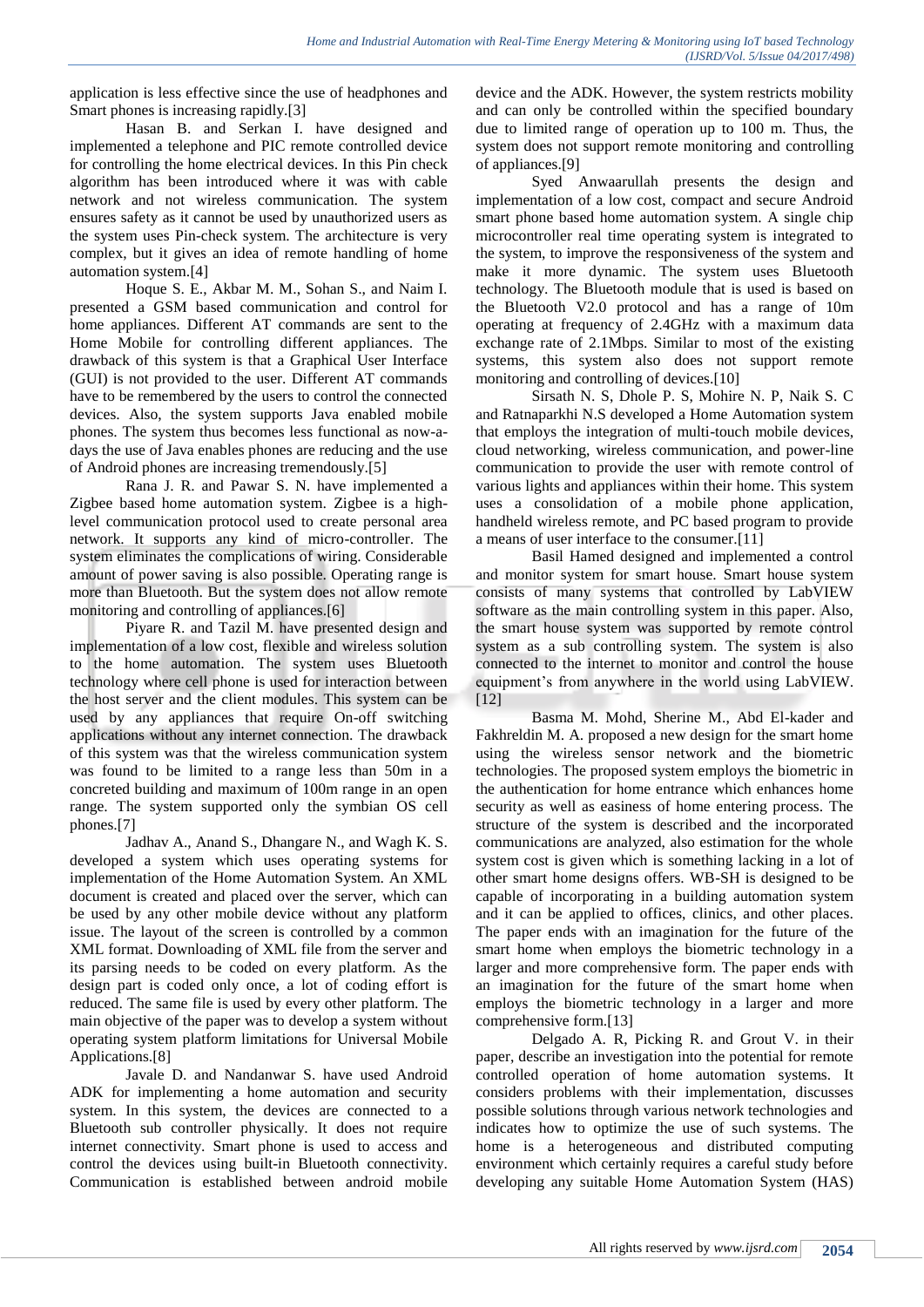that will accomplish its requirements. Nevertheless the latest attempts at introducing Home Automation Systems in actual homes for all kinds of users are starting to be successful thanks to the continuous standardization process that is lowering the prices and making devices more useful and easier to use for the end user. Even so several important issues are always to be handled strictly before developing and installing a Home Automation System; factors like security, reliability, usefulness, robustness and price are critical to determine if the final product will accomplish the expected requirements. [14]

Thus, there are various techniques to control home appliances such as IOT based home automation over the cloud, home automation under Wi-Fi through android apps from any Smartphone, Arduino based home automation, home automation by android application based remote control, home automation using digital control, RF based home automation system and touch screen based home automation. Wireless home automation using IOT is an innovative application of internet of things developed to control home appliances remotely over the cloud.

#### III. PROBLEM STATEMENT

The idea about home mechanization expects with bring the control about operating your consistently home electrical appliances of the tip for your finger, Therefore providing for client competitive lighting solutions, exceptional vitality preservation with ideal utilization of vitality. Separated from exactly lighting solutions, the idea also further extends will bring a in general control In your home security and also Fabricate a brought together home excitement framework Also much a greater amount. The IoT built home mechanization system, similarly as the name prescribes means with control every last one of gadgets about your advanced mobile home through web conventions or cloud based registering. Home mechanization frameworks face four principle tests. These are helter shelter cosset from claiming ownership, inflexibility, poor manageability, What's more trouble clinched alongside accomplishing security. There need aid a couple All the more way tests that need will be acknowledged same time configuration & Creating those system:.

- Measures.
- ID number.
- Organize affiliation toward oneself.
- Combination.
- $-$  Information stockpiling.
- Confirmation.

Those IoT based home mechanization framework comprises of a servers Furthermore sensors. These remote servers found around web which assistance you on deal with and transform the information without the requirement from claiming customizes workstations. Those web built servers cam wood make arranged on control and screen different sensors introduced in those wanted area. Control utilization of servers will be getting to be an enormous issue in the server operation group keeping. The support expense about servers will be respectably high; likewise it additionally obliges a cooling framework. Hence, Vitality utilization Also cosset advertised need turned a real issue to vast information focuses What's more servers. A controller for

low control utilization camwood unravels this issue, consequently upgrading the execution. Electrical vitality or control is a critical component for person survival these days. Separated starting with these efforts, mechanization is necessary on vitality appropriation to upgrading compelling reason of the people. Nowadays, mankind's meter perusing is giving work to insufflate will adapt up for future private require. So, the interest to programmed meter perusing (AMR) frameworks may be expanding rapidly, which measures energy utilization readings electronically. [17].

#### IV. SYSTEM IMPLEMENTATION OBJECTIVES

The main objectives of this research work is to design and implement a home automation system using IoT that is capable of controlling and automating most of the house appliances through an easy manageable web interface. The system can attain great flexibility by using Wi-Fi technology to interconnect its distributed sensors to home automation server. This will definitely decrease the deployment cost and will increase the ability of upgrading, and system reconfiguration. The objectives of implementing an IoT based home automation system can be defined as follows:

- To reduce power consumption in the web applications.
- To make energy metering easy by creating web application.
- To make an automated and intelligent home, and provide comfort to every consumer.
- Also the application is real time means the user can monitor real-time data and takes a particular action.

# V. PROPOSED SYSTEM

This paper proposes a smart home with intelligence and provides e-metering system as a smart grid to overcome the discussed issues. The web application enabled system controls smart devices in home and also, all billing features from web application work as a cloud application. The main objective of this project is to design energy consumption metering and control system for all service providers. As per this technology, a user can login and check usage of electricity in real time, while controlling various devices. Most of the energy providers can use same application for service management or controlling. No need to use separate application. Figure 3 shows a block diagram of the proposed system.



Fig. 3: Block Diagram

Microcontroller is the heart of the system, being a high speed SMD. It contains a server which is having a web application working as a cloud application, where we can monitor or control the devices connected to the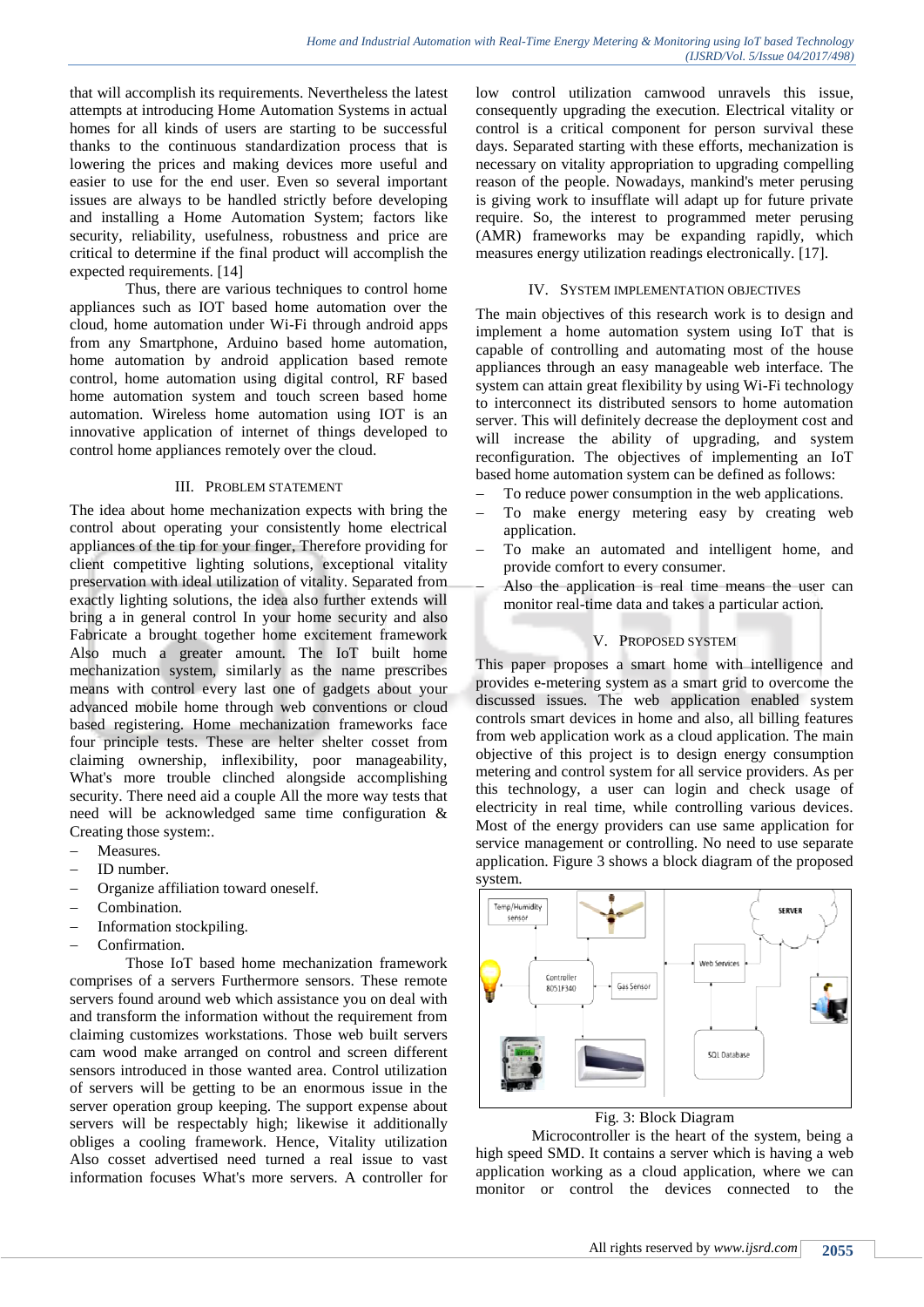microcontroller. Temperature and humidity is measured by the sensor and displayed on web application. The gas sensor detects of leakage of gas. The SQL database contains all the data and values and these values are provided to application by web services. The system actually works on the principal of "Tri-Level Context making Model"[12]. The role of this model is to generate context after data acquisition. To maintain a quality of service in different service domains, the models consist of three levels of working: Simple monitoring, Automatic controlling and user centric services. Data acquisition and signal processing are the low level context, whereas high level context is used to generate situation awareness. Hardware contains main controller board with various sensors. Firstly all the sensors detect its current status and this status is sent towards the main controller. The current status values are stored into the database and these values are fetched and displayed on application. If status is updated by consumer, exact opposite procedure takes place. Updated values are stored in database and are also forwarded to the controller via internet connectivity by http request. Finally, the controller sends the updated value to transducers and they start working accordingly. Figure 4 shows flowchart of the proposed system.

#### VI. ADVANTAGES OF HOME AUTOMATION SYSTEMS

There are many advantages of incorporating IoT into our lives, which can help individuals, businesses, and society on a daily basis. For individuals this new concept can come in many forms including health, safety, financially and every day planning. In recent years, wireless systems like Wi-Fi have become more and more common in home networking. In home and building automation systems, the use of wireless technologies gives several advantages that could not be achieved using a wired network only.

The home automation systems possess the advantages as described below:

# *A. System Scalability and Straightforward Expansion*

Deploying a wireless network is especially advantageous when, due to new or changed requirements, extension of the network is necessary. In contrast to wired installations, in which cabling extension is tedious. This makes wireless installations a seminal investment.

# *B. Integration of Mobile Devices*

With wireless networks, associating mobile devices such as PDAs and Smartphone"s, automation system becomes possible everywhere and at any time, as the devices' exact physical location is no longer crucial for a connection (as long as the device is in reach of the network). For all these reasons, wireless technology is not only an attractive choice in renovation and refurbishment, but also for new installations.

# *C. Aesthetical Benefits*

Apart from covering a larger area, this attribute helps to full aesthetical requirements as well. Examples include representative buildings with all-glass architecture and historical buildings where design or conservatory reasons do not allow laying of cables.

#### *D. Reduced Installation Overheads*

First and foremost, installation costs are significantly reduced since no cabling is necessary. Wired solutions require cabling, where material as well as the professional laying of cables (e.g. into walls) is expensive. Another advantage of IoT is the ability to track individual consumers and targeting these consumers based on the information supplied by the devices. In a way, it provides a more "personalized" system that could potentially increase business sales and increases their demographic. Additionally, with the increased amount of devices connected to the Internet the Smart Grid expands, conserving more energy. Devices can make decisions and adapt without human guidance to reduce their energy usage. IoT can also function as a tool that can save people money within their households. If their home appliances are able to communicate, they can operate in an energy efficient way. Finally, IoT can assist people with their everyday plans. Thus, IoT is certainly advantageous to businesses, individuals, consumers, the environment, and society.



Fig. 4: Flowchart

# VII. CONCLUSION

Internet is a means of Communication which is easily available and affordable nowadays. Android Phones and Android applications are already a part of human life. Thus, a combination of these technologies will make life more simple and easy to live. The paper reviews various techniques and systems having both, the facilities of Home automation and Real Time Energy controlling and monitoring, which is available in single web application. Multiple Energy service providers can use same web application by changing admin login and it depends upon the size of database. The potential of the system can be